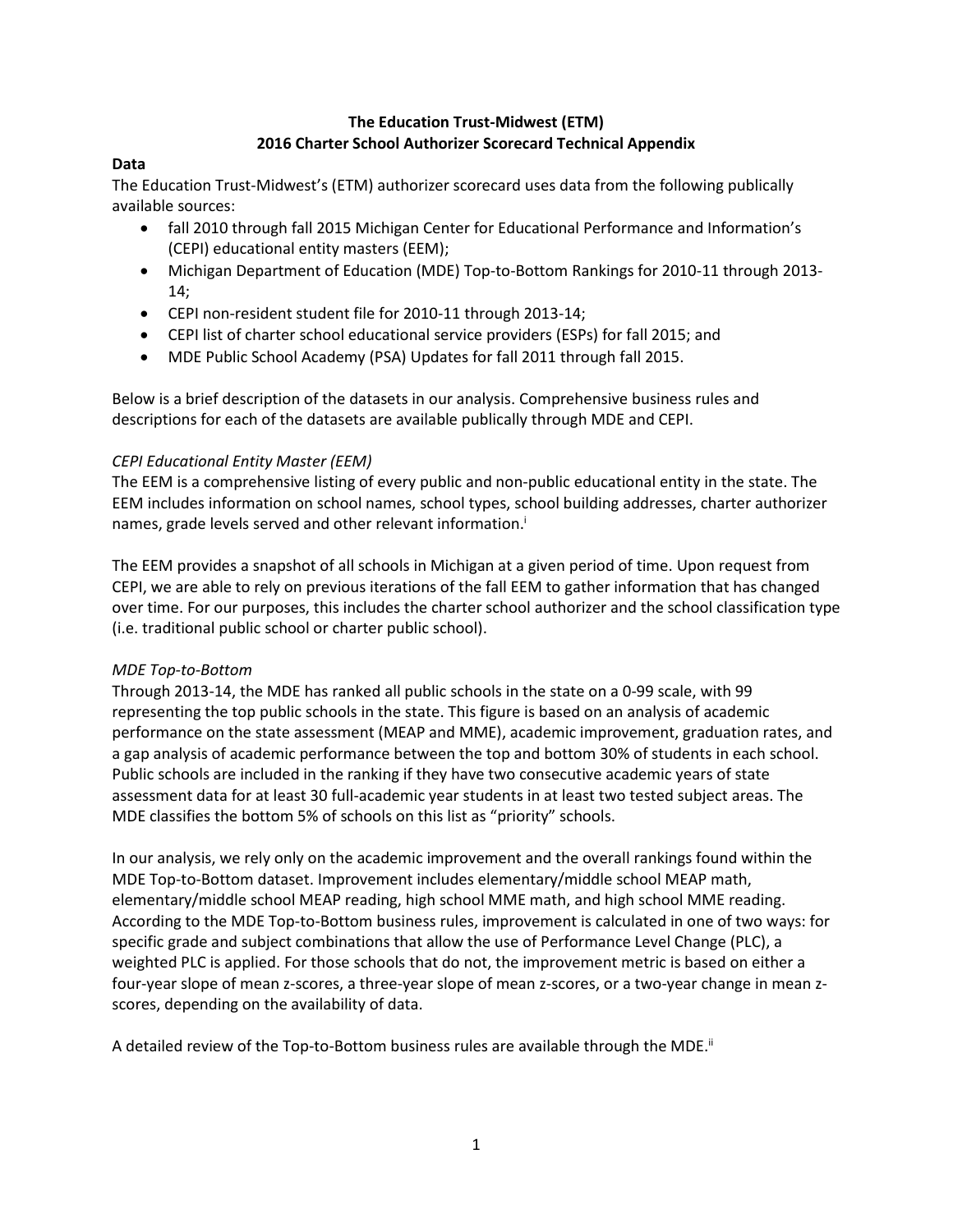### *CEPI Non-Resident Student*

Several local traditional school districts in Michigan participate in "schools of choice," which allows students to enroll in schools outside of the local traditional school district they reside in. Not all traditional school districts in Michigan participate in this program and many that do limit their enrollment availability. On an annual basis, CEPI collects data on the number of students in each school that are "non-residents," meaning the number of students who reside in a different traditional school district than the actual school they attend.

Unlike traditional public schools, charter schools do not have geographical district boundaries. Virtually any Michigan student may enroll in a charter school, given that there is sufficient enrollment and gradelevel capacity. Since charter schools are not limited to geographic boundaries, CEPI lists all of the charter school's students as "non-residents," as the entire student population would otherwise attend the traditional school district they reside in.<sup>iii</sup>

## *CEPI Education Service Providers (ESP) Listings*

CEPI also publishes a list of educational service providers (ESPs) or operators associated with each charter public school. ESPs provide a variety of services for schools ranging from payroll and human resources to curriculum development and staff professional development. Because no publically accessible data exists that classifies ESPs by the services they provide, we *do not* attempt to categorize ESPs beyond what is available publically. Although not every charter public school in Michigan is associated with operators, the vast majority of charter public schools are run by operators.

## *MDE Public School Academy (PSA) Updates*

The MDE Public School Academy (Charter) office publishes an annual briefing outlining charter school openings, closings, authorizer changes, ESP changes, grade level modifications, and other relevant information.<sup>iv</sup> We use this briefing primarily to match the initial ESP assigned to each school at opening. In some cases, an operator may not have been listed in these annual briefings. If this occurs, we use the school's most recent ESP (see "CEPI Education Service Providers (ESP) Listings").

We use these annual briefings combined with the EEM databases to identify new school openings. To remain consistent with our 2015 report, *Accountability for All: The Need for Real Charter School Authorizer Accountability*, we carry over the same operator listings from the 2015 report for charter schools opened in fall 2015 or prior.

### **Methodology**

In order to derive overall authorizer ratings, we first calculate three sets of scores from the following three categories:

- *Authorizer decisions regarding the schools it currently authorizes:* Is the authorizer overseeing a portfolio of schools that are as good as, or better than, other school options available to parents?
- *Authorizer decisions regarding opening of new schools:* Is the authorizer approving highperforming charter operator openings?
- *Authorizer decisions regarding improvement of their worst performing schools:* Is the authorizer improving its chronically failing schools?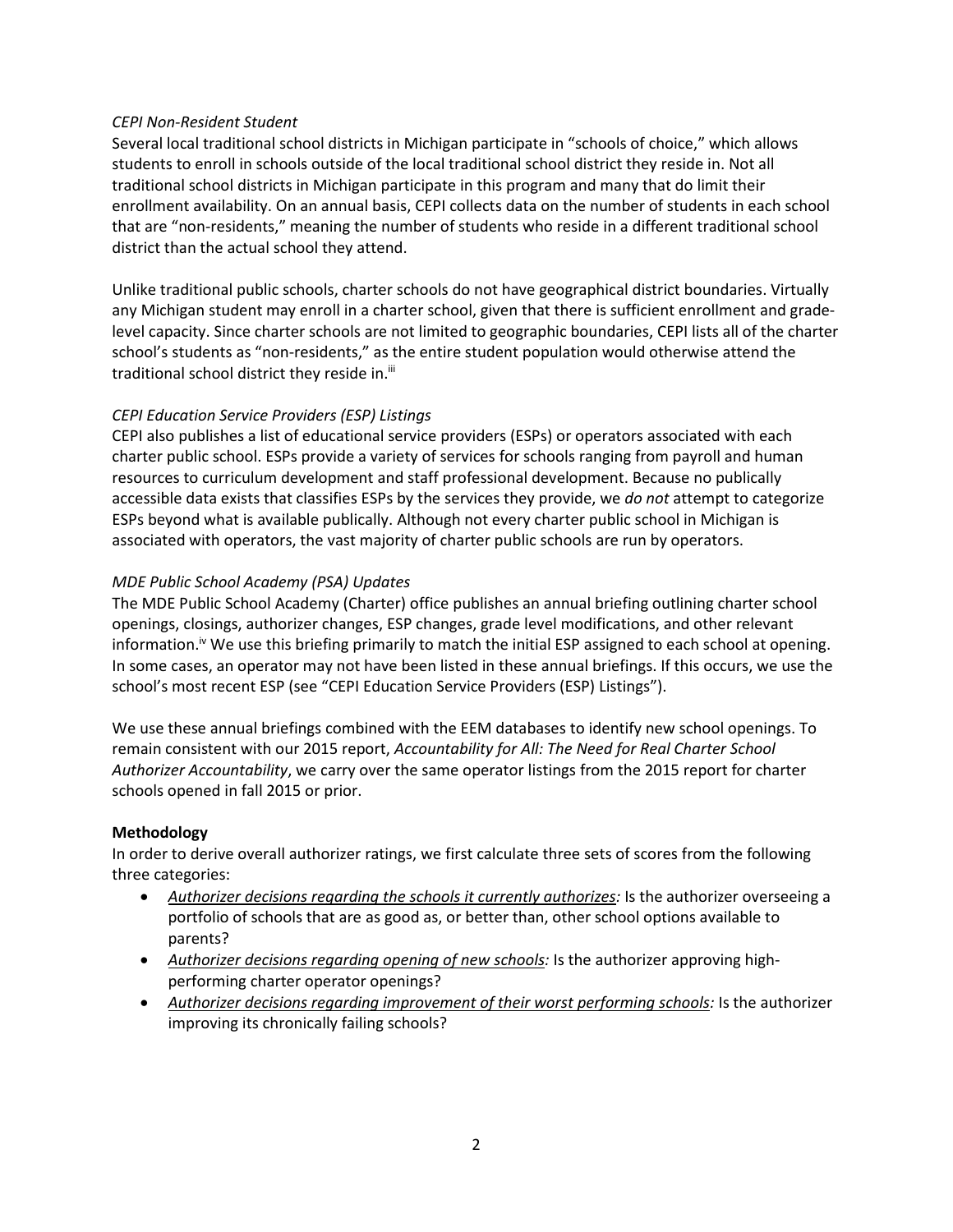### *Authorizer decisions regarding the schools it currently authorizes*

For each charter school in the state, we apply a two-step "good or better" test for each academic year in 2011-12, 2012-13, and 2013-14:

- 1. Does the charter school perform in the top half of the state *and* the local district where most of its students reside *for improvement* (equal or better improvement in MEAP/MME reading and math as the state and the local district average on the MDE Top-to-Bottom ranking)?
	- a. The MDE Top-to-Bottom includes four variables that compare how each public school performs to the state for academic improvement in MEAP math, MEAP reading, MME math, and MME reading, as applicable. All four variables are in z-score units. The MME is only administered at the high school level, while MEAP is administered at the elementary and middle school grades. To find average improvement per district, we simply calculate the average z-score among schools within the district.

## *OR*

2. Does the charter school perform in the top half of the state overall  $(50<sup>th</sup>$  percentile or above on MDE Top-to-Bottom ranking)?

A school is marked as having met the "good or better test" if it is either above or equal to the state and district average for school *improvement or* above or equal to the 50th percentile on the MDE Top-to-Bottom ranking.

For a school to be below the state or district improvement average, it must be below the state or district in math, reading, or both in the given academic year. For a school to be above the state or district improvement average, it must be above the state or district in *both* math and reading.

In the case of charter schools, we define the local district as the district where the majority of students reside for the given academic year. For example, in a hypothetical charter school located in the city of Grosse Pointe in which the majority of students live in bordering Detroit, the school's improvement would be compared to that of Detroit Public Schools, not the Grosse Pointe Public School System.

This same two-step test is repeated for each academic year. From here, we categorize each school as "below the minimum quality standard" if it fails to meet our "good or better test" for *three academic years in a row*. Schools that meet the test all three academic years or have mixed results are categorized as "meeting the minimum quality standard." Schools are excluded if they are currently closed, despite having consecutive years of data.<sup>1</sup> Michigan also has a number of schools that were formerly traditional public schools and later became charter schools. This includes schools formerly within the Highland Park, Muskegon Heights, and Detroit Public School systems. In order for a school to be included in our two-step test for a given academic year, the school must also be listed as a charter school in that same academic year.

To aggregate to the authorizer level, we derive the ratio between the total number of schools that failed to meet our standard for *three consecutive academic years* and the total number of schools with at least *three consecutive academic years* of data (non-missing data) per authorizer. Again, we also include only open-active charter schools in this calculation.

 $\overline{\phantom{a}}$ <sup>1</sup> EEM Close date as of January 4, 2016.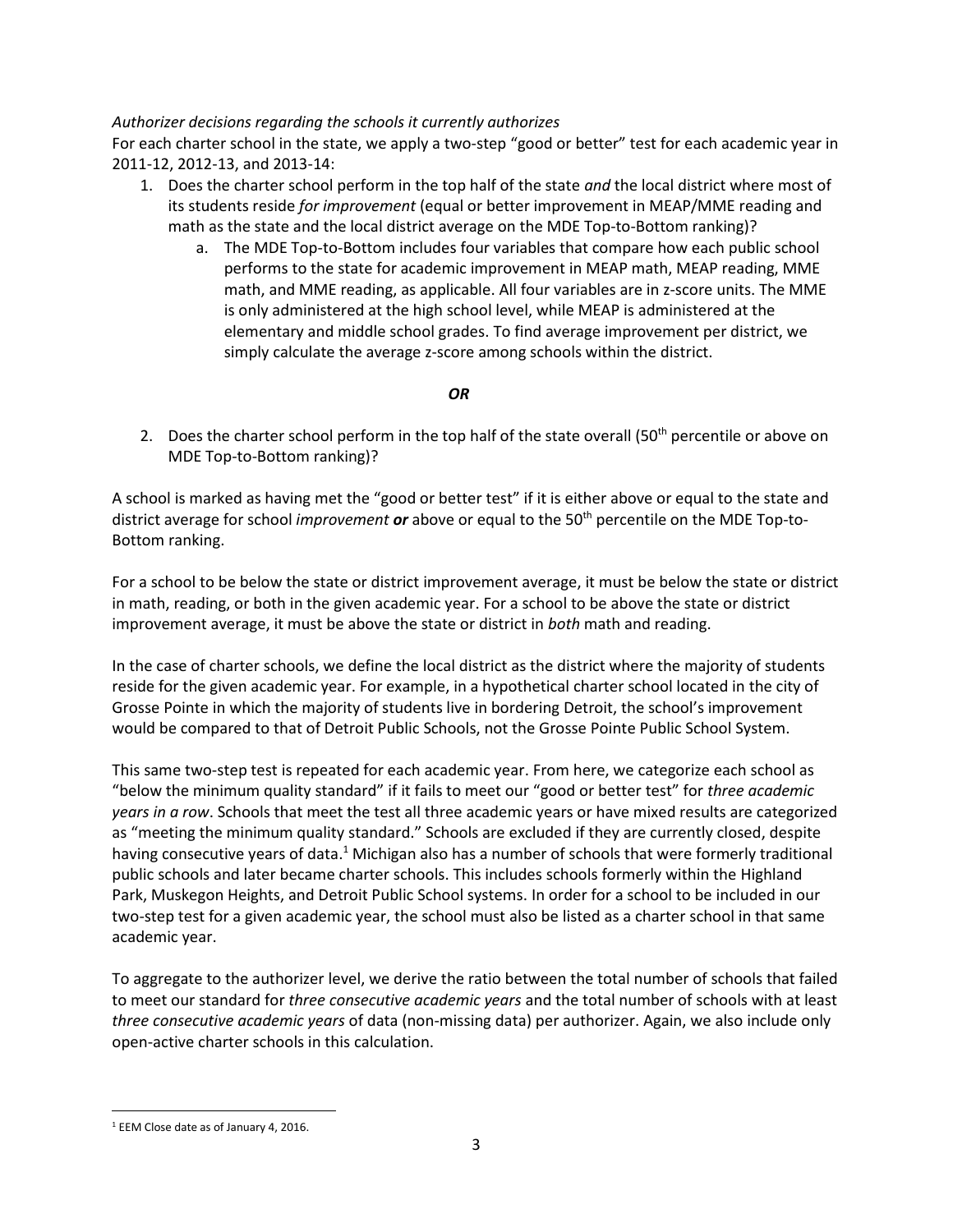#### *Authorizer decisions regarding the opening of new schools*

In this category, we begin by asking the same questions as in the above section:

- 1. Does the charter school perform in the top half of the state *and* the local district where most of its students reside *for improvement* (equal or better improvement in MEAP/MME reading and math as the state and the local district average on the MDE Top-to-Bottom ranking)?
	- a. The MDE Top-to-Bottom includes four variables that compare how each public school performs next to the state for academic improvement in MEAP math, MEAP reading, MME math and MME reading, as applicable. All four variables are in z-score units. The MME is only administered at the high school level, while MEAP is administered at the elementary and middle school grades. To find average improvement per district, we simply calculate the average z-score among schools within the district.

#### *OR*

2. Does the charter school perform in the top half of the state overall  $(50<sup>th</sup>$  percentile or above on MDE Top-to-Bottom ranking)?

Again, a school is marked as having met the "good or better test" if it is either above or equal to the state and district average for school *improvement or* above or equal to the 50th percentile on the MDE Top-to-Bottom ranking.

We then categorize ESPs as "poor performing" if the majority of the ESP's schools (greater than 50%) fail to meet our "minimum quality standard." These are schools that fail our "good or better test" over *three consecutive academic years*. Schools without an ESP (also known as self-managed) do not receive an ESP rating. Newer ESPs to Michigan or those without past track-records are automatically counted as having met our "minimum quality standard."

In addition to authorizing new charter schools, an authorizer may also choose to take on a charter that already exists, but wants to switch authorizers. A charter school may seek to switch authorizers for a variety of reasons, including when the former authorizer refuses to renew its charter contract on academic grounds. To get a sense of the kinds of schools authorizers were taking on, we identified schools that switched authorizers between fall 2011 and 2015, and then looked at their performance and improvement (based on the MDE Top-to-Bottom ranking) in the academic year immediately preceding the authorizer switch, on our "good or better test." If the school failed the "good or better test" in that prior academic year, it was classified as "poor performing."

For each authorizer, we then identified the total number of newly opened schools (schools opened between fall 2011 and 2015) that belonged to "poor performing" operators, and "poor performing" existing charter schools that an authorizer chose to take on during this time period. As mentioned, to find new school openings and schools that switched authorizers, we rely on EEM databases and the MDE PSA Status Updates. To note, we consider schools that converted from traditional public schools to charter schools as new school openings.

We divide this number by the total number of charters that an authorizer opened or took on between fall 2011 and 2015 to get the percentage of these new schools that were unlikely to succeed.

In order to maintain consistency with our 2015 report*, Accountability for All: The Need for Real Charter School Authorizer Accountability*, we carry over the operator "minimum quality standard" ratings from